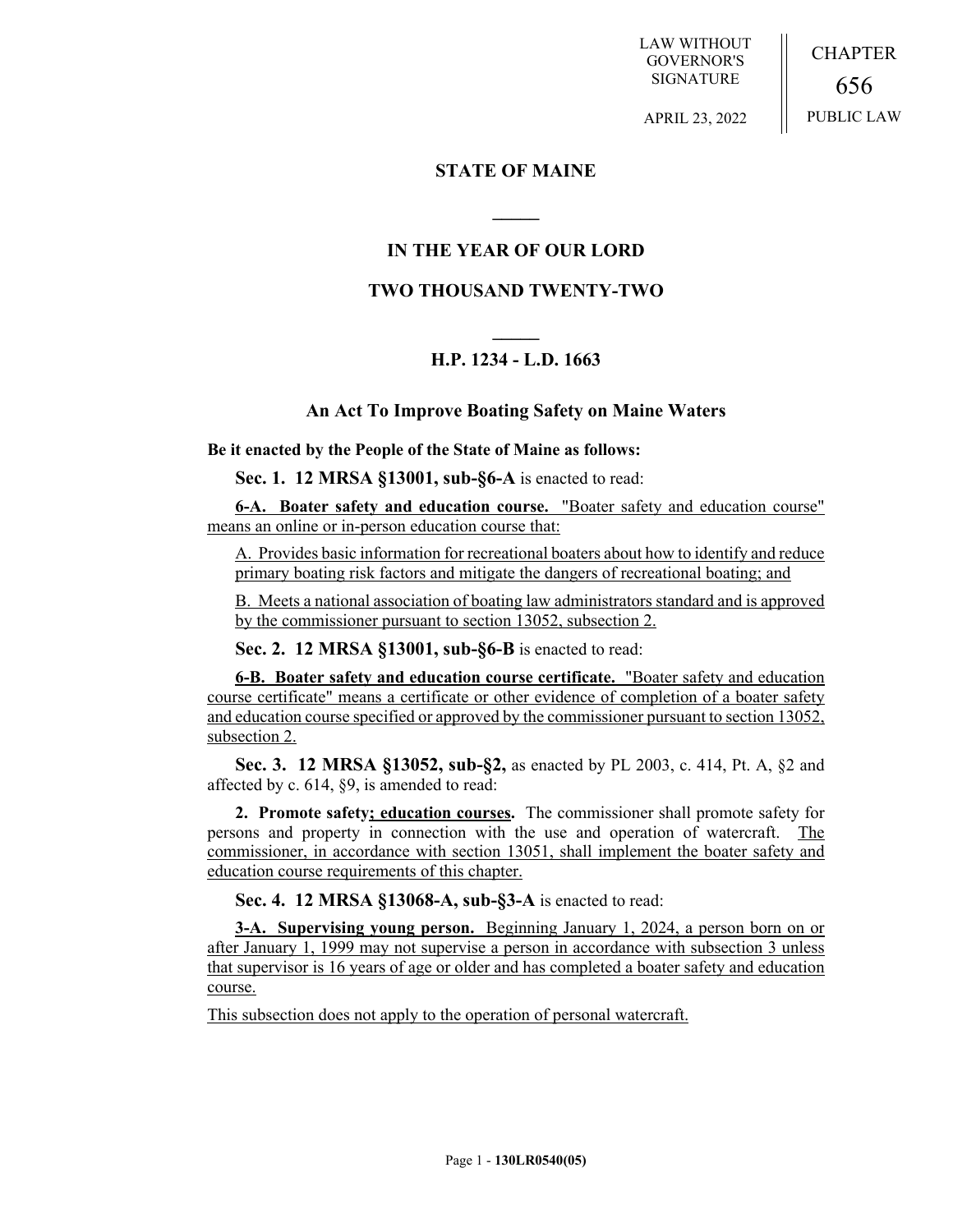A. A person who violates this subsection commits a civil violation for which a fine of not less than \$100 nor more than \$500 may be adjudged.

B. A person who violates this subsection after having been adjudicated as having committed 3 or more civil violations under this Part within the previous 5-year period commits a Class E crime.

**Sec. 5. 12 MRSA §13068-A, sub-§17** is enacted to read:

**17. Operating motorboat without boater safety and education course certificate.**  The following provisions apply to operating a motorboat.

A. Except as provided in paragraph C, beginning January 1, 2024, a person born on or after January 1, 1999 may not operate on inland waters of this State a motorboat propelled by machinery capable of producing more than 25 horsepower unless that person is 12 years of age or older and:

(1) Has completed a boater safety and education course; and

(2) Possesses and presents for inspection upon request to a law enforcement officer a boater safety and education course certificate.

B. The following penalties apply to violations of this subsection.

(1) A person who violates this subsection commits a civil violation for which a fine of not less than \$100 nor more than \$500 may be adjudged.

(2) A person who violates this subsection after having been adjudicated as having committed 3 or more civil violations under this Part within the previous 5-year period commits a Class E crime.

C. A person is not required to meet the boater safety and education course requirement of this subsection if the person:

(1) Possesses a valid Maine guide license and has met the requirements for carrying passengers for hire under section 13063; or

(2) Possesses a valid maritime license of any type that the commissioner determines, pursuant to section 13052, subsection 2, meets the boater safety education purposes of this subsection.

**Sec. 6. 12 MRSA §13071-A, sub-§5,** as enacted by PL 2005, c. 536, §1 and affected by §3, is amended to read:

**5. Operating personal watercraft while 16 years of age or older and under 18 years of age; boater education.** The Until January 1, 2024, the following provisions apply to operating a personal watercraft by a person 16 years of age or older and under 18 years of age.

A. A person 16 years of age or older and under 18 years of age may not operate a personal watercraft unless:

(1) That person is accompanied by a person 18 years of age or older who physically occupies the personal watercraft; or

(2) While operating the personal watercraft, that person possesses on that person identification showing proof of age and proof of successful completion of a boater safety education course approved by a national association of state boating law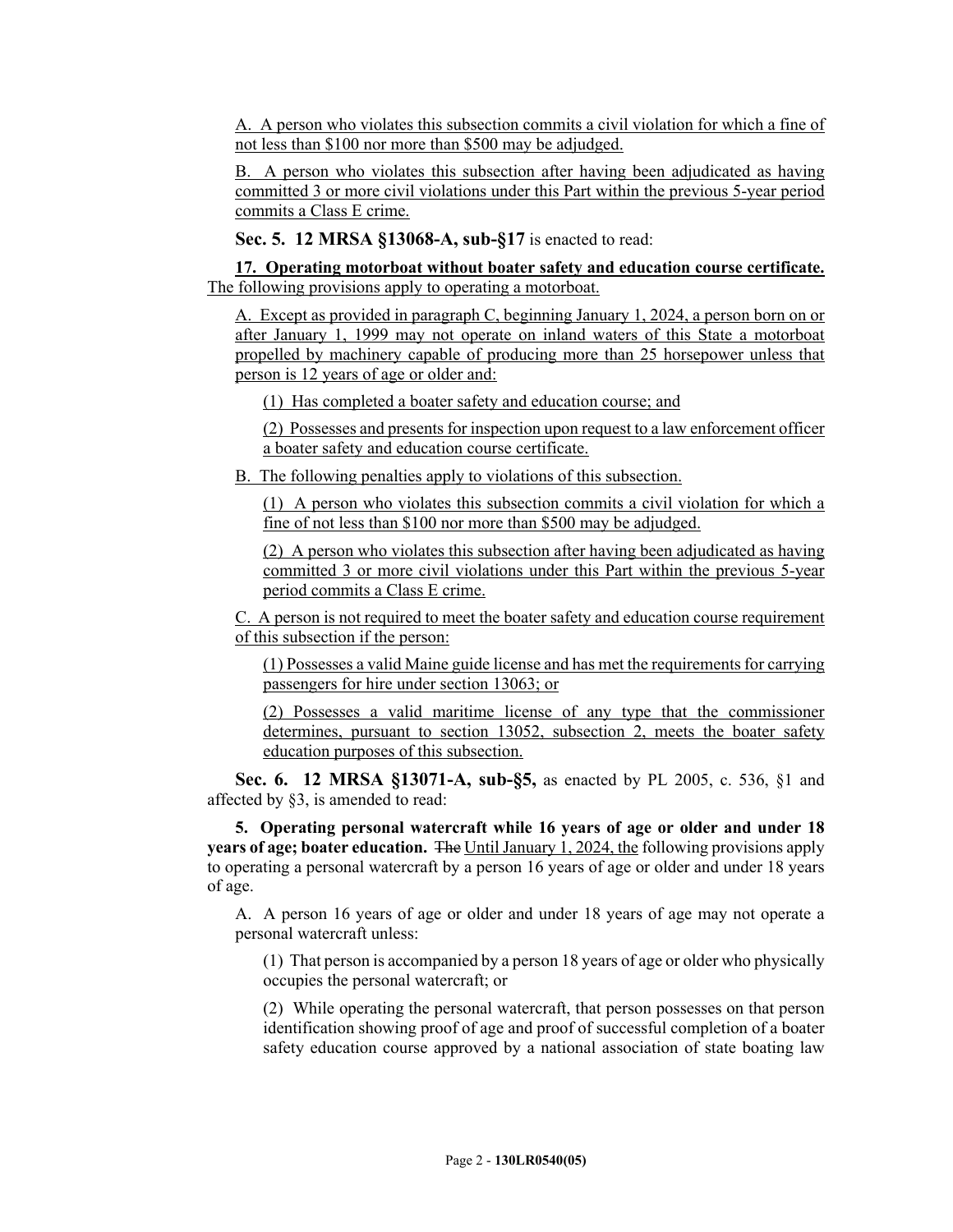administrators, including but not limited to courses offered by the U.S. Coast Guard Auxiliary or other organizations approved by the commissioner for providing boater safety education courses. The commissioner shall establish a list of approved organizations for providing boater safety education courses and make that list readily available to the public.

B. The following penalties apply to violations of this subsection.

(1) A person who violates this subsection commits a civil violation for which a fine of not less than \$100 and not more than \$500 may be adjudged.

(2) A person who violates this subsection after having been adjudicated as having committed 3 or more civil violations under this Part within the previous 5-year period commits a Class E crime.

This subsection is repealed on January 1, 2024.

**Sec. 7. 12 MRSA §13071-A, sub-§6** is enacted to read:

**6. Operating personal watercraft while 16 years of age or older; boater safety and education course requirement.** Beginning January 1, 2024, a person born on or after January 1, 1999 may not operate a personal watercraft on inland waters of the State unless that person is 16 years of age or older and has completed a boater safety and education course.

A. The following penalties apply to violations of this subsection.

(1) A person who violates this subsection commits a civil violation for which a fine of not less than \$100 and not more than \$500 may be adjudged.

(2) A person who violates this subsection after having been adjudicated as having committed 3 or more civil violations under this Part within the previous 5-year period commits a Class E crime.

**Sec. 8. Stakeholder group on boater safety and education course implementation.** The Commissioner of Inland Fisheries and Wildlife shall convene a stakeholder group on issues related to boater safety and education on inland waters of the State, referred to in this section as "the stakeholder group."

**1. Formation.** The commissioner shall invite the following to serve as members of the stakeholder group: a representative from the marine trades, a representative from a sporting association, a representative of the Department of Marine Resources, a Legislator, a representative of a group dedicated to lake water quality and any other members determined as suitable by the commissioner. The commissioner or the commissioner's designee shall serve as chair of the stakeholder group. The chair shall call and convene the first meeting of the stakeholder group no later than 30 days following the effective date of this section.

**2. Duties.** The stakeholder group:

A. Shall examine and determine whether persons of a certain age should be exempt from the boater safety and education course requirement;

B. Shall examine any boater safety and education course implementation issues, including the effect of boater safety and education on inland and tidal waters of the State; and